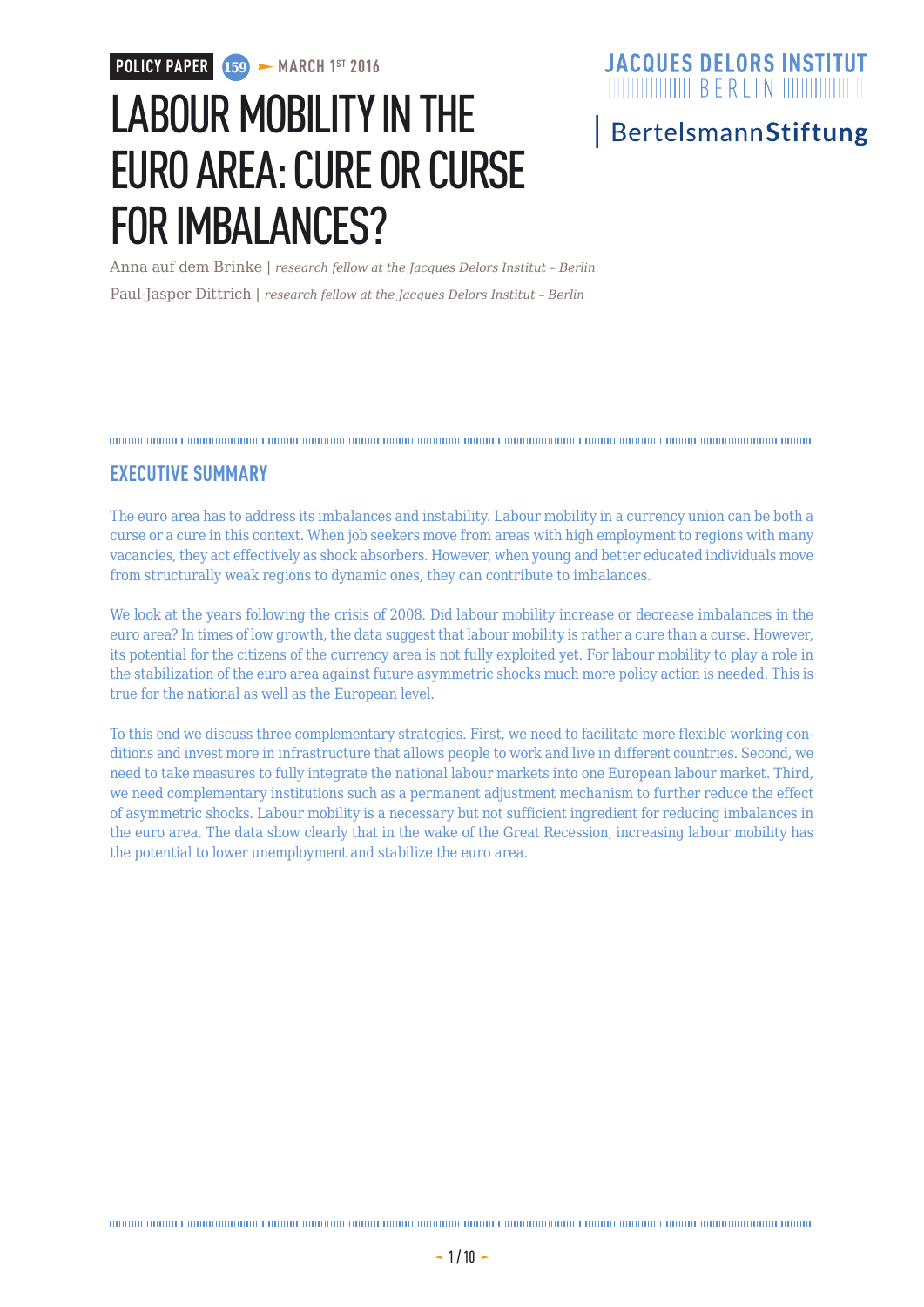### **TABLE OF CONTENTS**

| WHY LABOUR MOBILITY CAN BE CURE AND CURSE                                |  |
|--------------------------------------------------------------------------|--|
| 1. Mobility after the crisis: What the data tell us                      |  |
| 2. Three policy strategies for higher and more efficient labour mobility |  |
| <b>CONCLUSION</b>                                                        |  |
| ON THE SAME THEMES                                                       |  |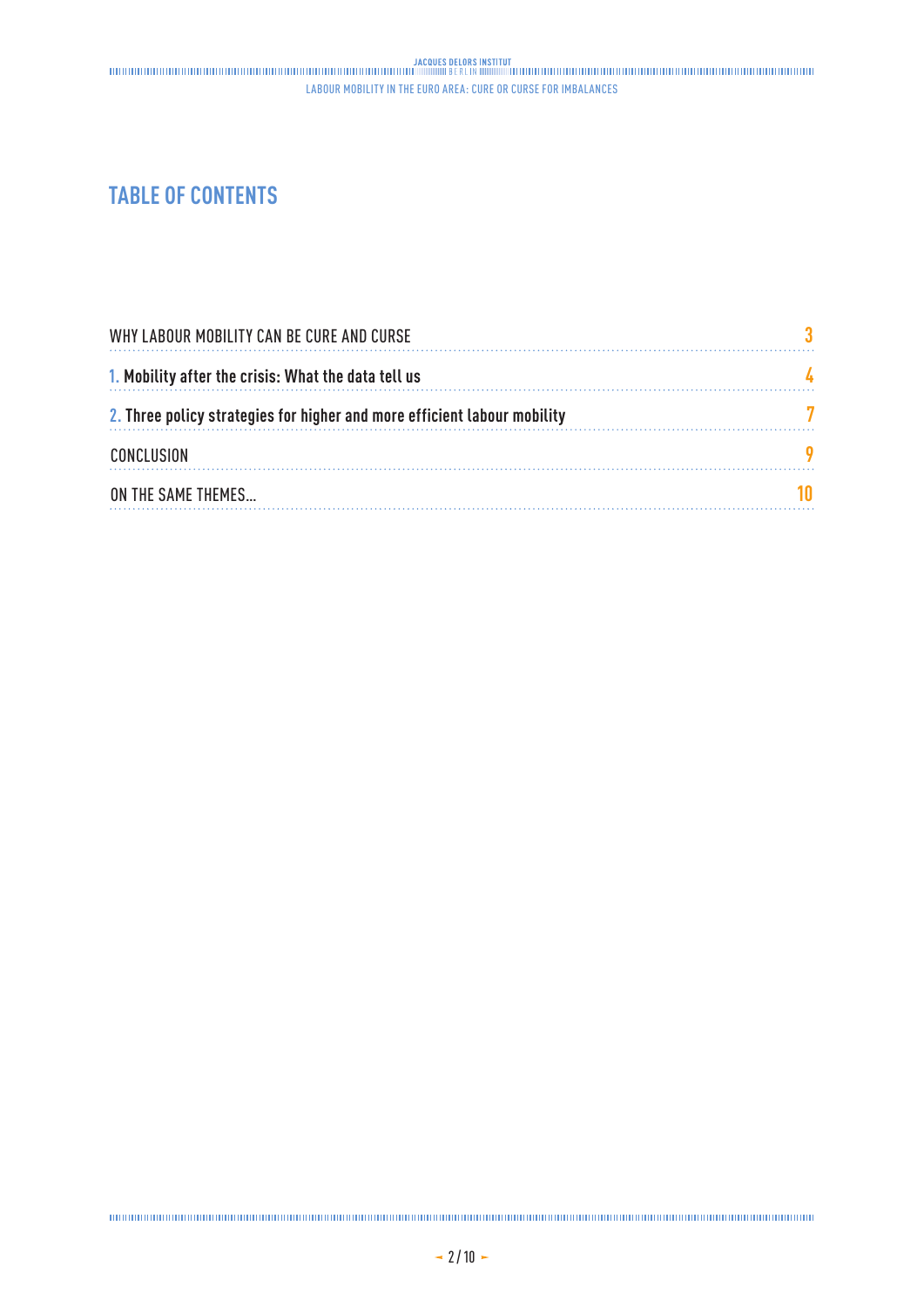Labour mobility in the euro area: cure or curse for imbalances

### <span id="page-2-0"></span>**WHY LABOUR MOBILITY CAN BE CURE AND CURSE**

hether labour mobility is necessary or harmful for monetary unions has been debated since the start of the Economic and Monetary Union. Blanchard and Katz noted in 1992 that the common currency works in the US because labour mobility is high and people frequently move between states.<sup>1</sup> By contrast, labour mobility in the 1990s was negligible in the European Union. Since then labour mobility has increased. W

Even today Europe is a stay-at-home place<sup>2</sup>: The share of working-age residents who moved from one EU country to another is less than 1 percent; mobility across regions but within the same country is only slightly higher than 1 percent. By comparison, intra-state mobility in the US is closer to 3 percent. High labour mobility is one of the criteria for an optimal currency area. At the same time labour mobility also contributes to imbalances. Krugman warned in 1993 of the costs of labour mobility in a monetary union as it will contribute to specialisation.<sup>3</sup> As a result some regions will strive, while others face a grim future.

*I* IT WAS CLEAR FROM **THE BEGINNING THAT THE EURO AREA WAS NOT AN OPTIMAL CURRENCY AREA"**

It was clear from the beginning that the euro area was not an optimal currency area complete with a fully integrated Single Market, and in particular sufficiently high rates of labour mobility as Robert Mundell postulated.<sup>4</sup> The euro area combines a single monetary policy with decentralised fiscal policy. Imbalances in the euro area have to be addressed without direct fiscal transfers between euro area member states and a national central bank. The European Central Bank has to take euro area average inflation rate into account and cannot react to single country´s needs. Increasing labour mobility has therefore been one of the priorities because it has the potential to serve as a long-

term remedy for asymmetric shocks and foster economic integration.<sup>5</sup>

There are three ways in which labour mobility can act as a shock absorber in the euro area. First, if individuals move from structurally weak regions with high unemployment to dynamic areas, they find better jobs with higher wages. Second, labour mobility lifts some fiscal pressure off national governments, as individuals do not only leave their country but also its unemployment statistics and welfare schemes. Third, remittances help alleviate a strained fiscal situation of relatives back home during a crisis.

At the same time, labour mobility can also increase imbalances and reinforce asymmetric shocks. As the young and better educated flock to the new dynamic regions, they leave behind ageing communities with old industry, high unemployment, low wages, and low growth. Brain drain becomes a real threat. Temporary imbalances become permanent Labour mobility may also accentuate imbalances, making economic governance of the euro area even more difficult. Therefore, policies to increase labour mobility as a shock absorber must at the same time address possible fall-outs.

The Great Recession that followed the crisis in 2008 is an interesting case to study the positive and negative effects of labour mobility. The difference in unemployment rates within the euro area has risen sharply. Has labour mobility been a cure or curse for the euro area?

**<sup>1.</sup>** Olivier J. Blanchard and Lawrence F. Katz (1992), "Regional Evolutions", *Brookings Papers on Economic Activity* 1: 1-75

**<sup>2.</sup>** As data from Eurostat and the US Census Bureau show.

**<sup>3.</sup>** Paul Krugman (1993), "Lessons of Massachusettes for EMU", in Torres, F. and Giavazzi, F. (eds.) *Adjustments and Growth in the European Monetary Union*, Cambridge: Cambridge University Press

**<sup>4.</sup>** R. Mundell, "A Theory of Optimum Currency Areas", *The American Economic Review* 51 (4) (1961): S. 657–665.

**<sup>5.</sup>** Arpaia A., Kiss A., Palvolgyi B. and Turrini B. (2014), "Labour mobility and labour market adjustment in the EU", *Economic paper* (539), Brussels: European Commission.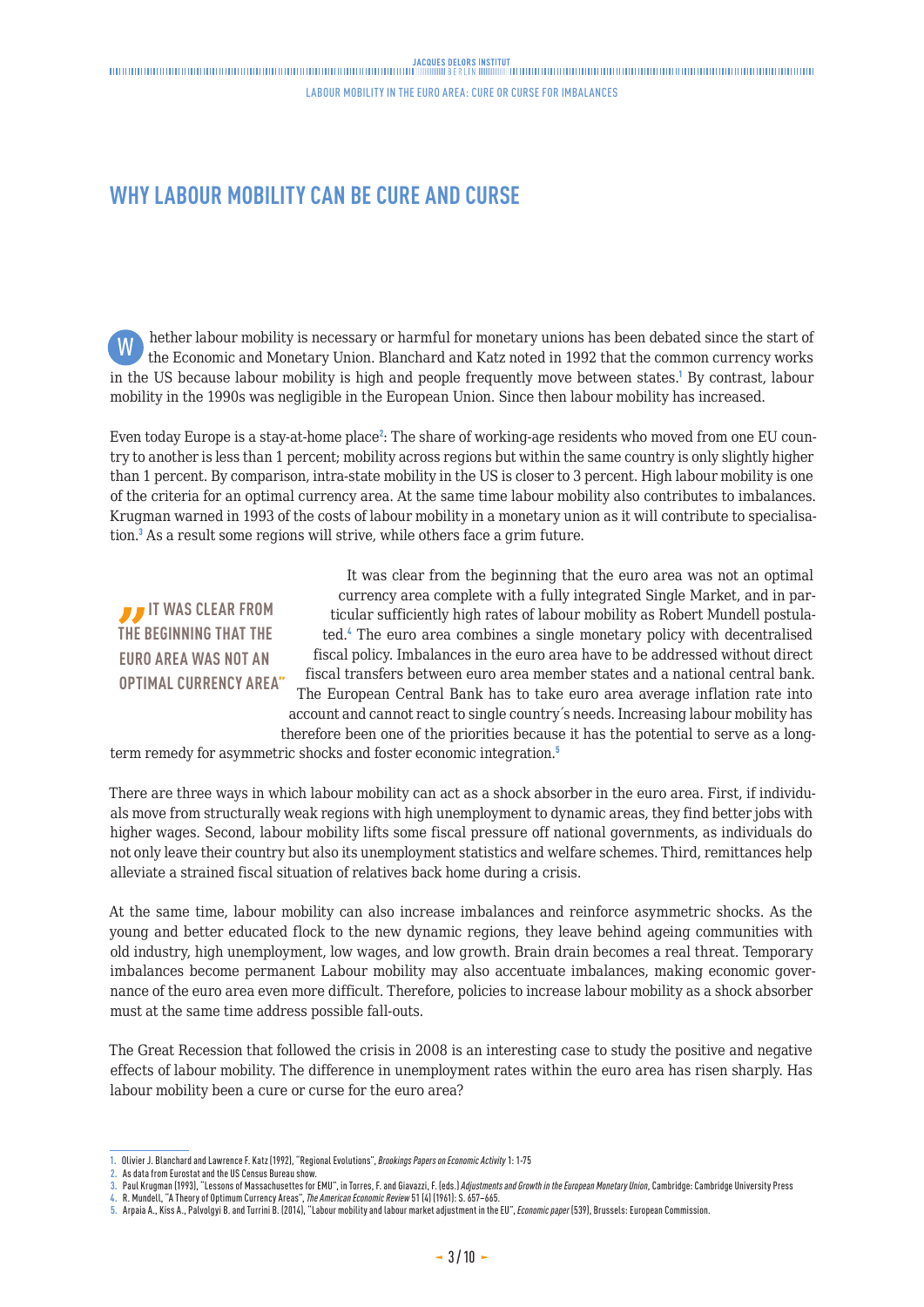<span id="page-3-0"></span>The remaining of the paper is structured as follows: Section 1 discusses unemployment during the Great Recession, and tracks the movement of workers in the European Union. Section 2 concludes and discusses policy implications.

## 1. Mobility after the crisis: What the data tell us

The crisis in 2008 and the recession are an interesting case in point. Unemployment is a lagging indicator and began to increase with some inertia as the crisis unfolded. By 2013, unemployment differentials had reached highest levels since 1999 and have not recovered since then. Figure 1 displays the sharp divide in unemployment rates across the European Union. Unemployment in 2008 was rather similar, with only Spain displaying very high rates of unemployment. In 2014, the situation looks remarkably different: The spread in unemployment has widened and ranges between 4 and 27 percent. Most countries have seen an increase in unemployment, with the notable exception of Germany. High unemployment countries in the euro area are Portugal, Spain, Italy, and Greece.





Source: Eurostat. © EuroGraphics.

How did labour mobility react to this large and persistent unemployment differential? Figure 2 shows the average unemployment rate in the euro area. From 1999 until 2008 unemployment rates converged in the euro area. The difference in unemployment rates (measures as the standard deviation from the euro area unemployment rate) was reduced by almost 50 percent. Net migration in the euro area during that time increased steadily from 700,000 in 1999 to 1,700,000 in 2007. By 2009, all three trends had been reversed: The euro area 19 unemployment rate began to rise, the differences between countries started to increase, and net migration was reduced to less than 800,000.

It is interesting to note that unemployment within the euro area countries stayed relatively constant. In other words, the differences across (NUTS2) regions within countries was constant throughout the years as Eurostat data shows. This suggests that the shocks were indeed asymmetric, and country-specific and but not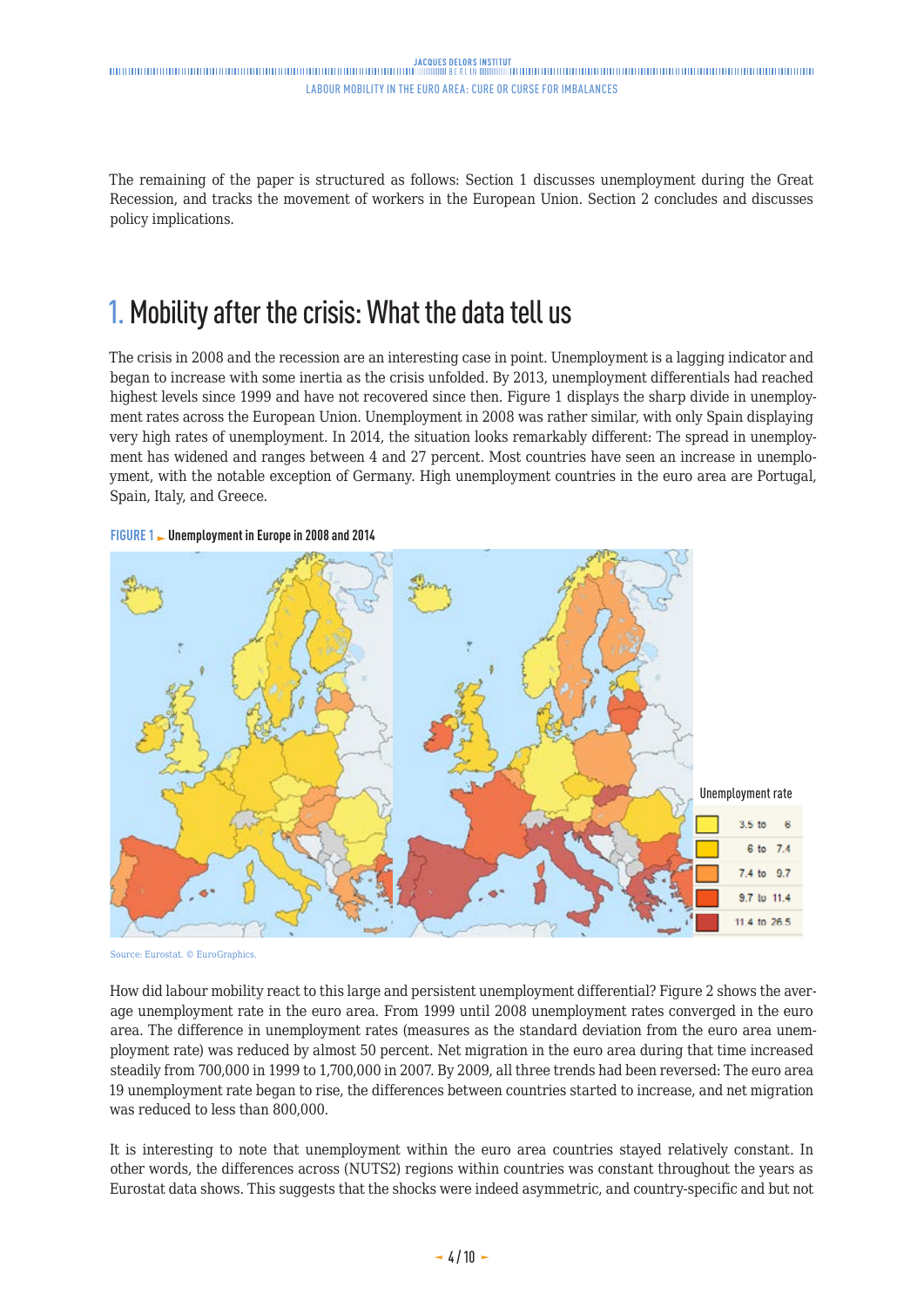### 

#### Labour mobility in the euro area: cure or curse for imbalances

region-specific. In addition, labour mobility within countries equalized the national unemployment rate and did not contribute to new regional imbalances.





Note: This figure includes foreign nationals who migrated into the EU from abroad. Source: Eurostat, authors' calculations.

Let us look at migration flow data: Did individuals move from high unemployment to low unemployment regions? In other words, did labour mobility work as a shock absorption mechanism? During the Great Recession there has been a reversal of net migration flows in the EMU. Until 2007, many EU-citizens moved to the booming South of the currency union where they mainly found work in labour-intensive sectors such as tourism, construction and care. After the economic collapse following the burst of the bubble, the stream of EU-workers into these countries dried up rapidly. Instead, many flocked to Germany, Austria and other EMU-countries in the North. As shown in figure 3, this led to a reversal of migration flows.<sup>6</sup> However, this change of flows wasn´t induced by citizens of Southern crisis countries themselves but rather by a redirecting of the East-West movements. Instead of Spain and to some lesser extent Italy, post-crisis migrants from Eastern Europe primarily chose to move to Germany, Austria and the Netherlands reflecting rising demand for labour in these countries in the aftermath of the crisis.

Considering the high unemployment rates in Southern countries, with youth unemployment still at almost 50 percent in Spain and Greece, this should be a sign of concern. The crisis did mark the beginning of a South-North movement but the numbers are still modest when compared to the pre-crisis migration to Spain. The observed effect in Spain for example was mainly due to the emigration of low-skilled workers from Eastern Europe and Latin America.<sup>7</sup>

**<sup>6.</sup>** See also Dawn Holland & Pawel Pachlukowski (2013), "Geographical labour mobility in the context of the crisis", *European Employment Observatory*.

**<sup>7.</sup>** A study by Deutsche Bank Research estimates that unemployment in Spain would have been 1.7 percent higher without emigration following the crisis. Dieter Bräuninger and Christine Majowski (2014), Arbeitskräftemobilität in der Eurozone, *EU Monitor European Integration* (85): 1-12.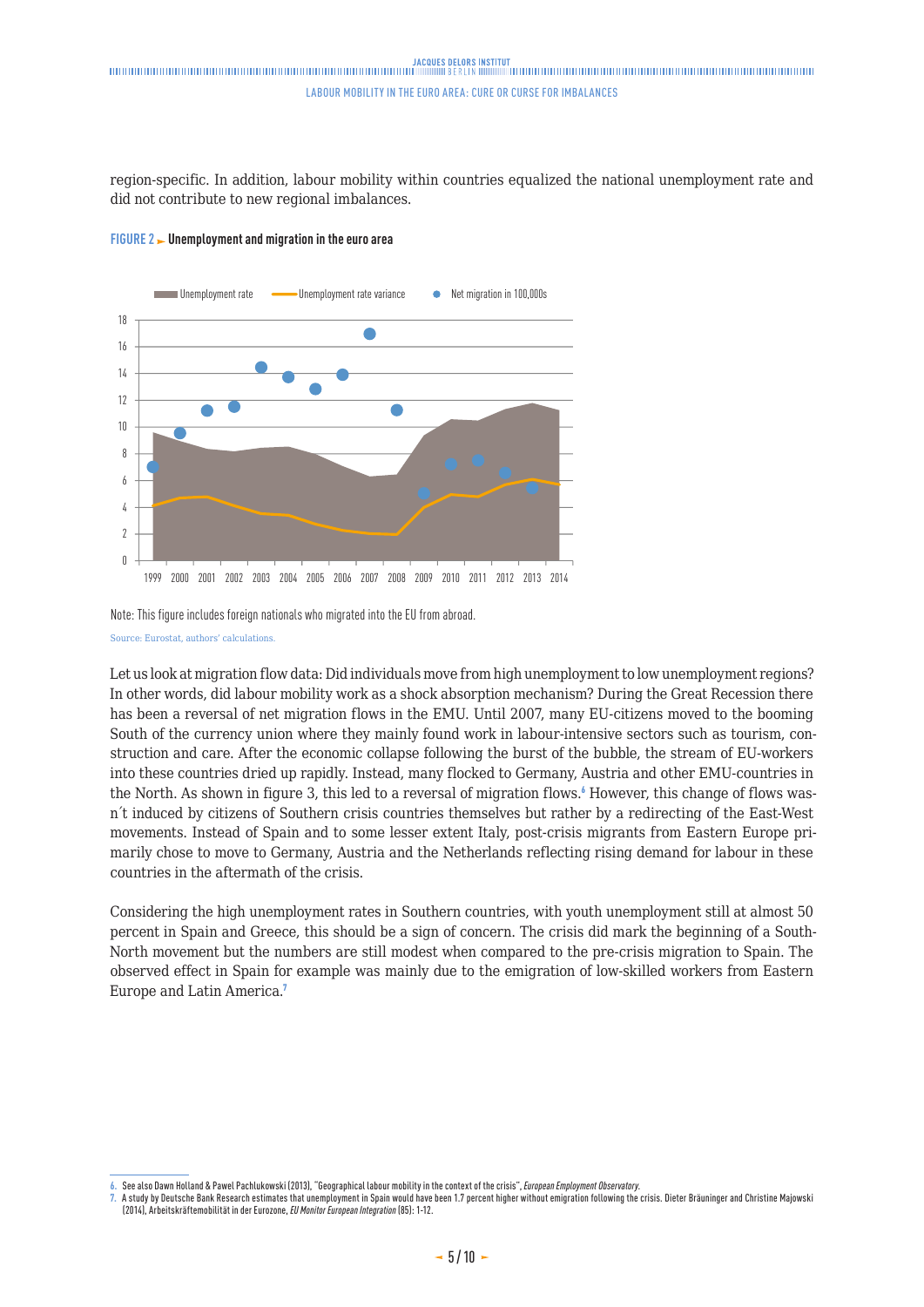

#### **FIGURE 3 Net migration of EU 27-citizens to Southern and Northern Europe**

Note: This figure only includes citizens from EU-27 countries who migrated from one EU-country to another. North: Austria, Belgium, Germany, Netherlands; South: Greece, Ireland, Italy, Portugal, Spain.

Source: Eurostat; authors' calculations.

Taking the U.S. as a benchmark, Europe has still low rates of labour mobility. From 2000 until 2005 2.4 percent of the total population moved between the 50 states in the U.S. By contrast, 0.95 percent moved within EU 15 and only 0.29 percent between EU 27 countries.<sup>8</sup> Evidence suggests that the labour market in Europe has reacted more strongly to the unemployment differential than in the United States.<sup>9</sup> However, this was not due to euro area mobility but to the inflow of third-national individuals.

 **YOUNG INDIVIDUALS FAIL TO FIND A JOB OR ARE OVERQUALIFIED FOR THEIR WORK"**

Instead, the data suggests that many young people in high unemployment countries have moved in with their parents again to save rent. This adds to fiscal pressure and increases the skill-mismatch. As a result, even more young individuals fail to find a job or are overqualified for their work: the highest rates can be observed in Spain and Italy with more than 30 percent of workers with skill mismatch.<sup>10</sup> Research suggests that there is a high path dependency: Young individuals who graduated during recession will have lower earnings than their peers for up to 10 years.<sup>11</sup>

Germany emerged as the best-performing large economy of the euro area with record-low unemployment rates. Following the shock absorption logic, it should attract many workers from the euro area. The country indeed became the most attractive destination country for EU-citizens in the last years (together with the UK), but the vast majority of EU-workers came again from the new member states. Despite a steady increase of workers from Spain, Greece and Italy (albeit at low levels), the number of workers from old EU-15 countries (including the UK, Sweden and Denmark) in Germany has increased in total by only 150.000 since 1999.<sup>12</sup> The number of new workers from Poland alone has been higher than that of all the Southern crisis countries combined. Net migration from 2010 until 2014 to Germany amounted to 3,000 from Greece, 24,000 from Italy, 4,000 from Portugal and 11,000 from Spain. 73,000 from Poland and 93,000 from Romania stayed during the same period<sup>13</sup>.

**<sup>8.</sup>** OECD (2007), *Economic Surveys: European Union*, Volume 2007 (11), Paris: OECD.

**<sup>9.</sup>** Julia Jauer, Thomas Liebig, John P. Martin and Patrick Puhani (2014), "Migration as an adjustment mechanism in the crisis? A comparison of Europe and the United States", OECD Social, *Employment and Migration Working Papers* (155): 1-37.

**<sup>10.</sup>** OECD (2012), *Survey of Adult Skills*, OECD: Paris.

**<sup>11.</sup>** Philip Oreopoulos, Till von Wachter, and Andrew Heisz (2006), "The Short- and Long-Term Career Effects of Graduating in a Recession: Hysteresis and Heterogeneity in the Market for College Graduates", *NBER Working Paper* (12159): 1-74.

**<sup>12.</sup>** Eurostat and authors' calculations.

**<sup>13.</sup>** German Statistics Office Destatis (2015), Ausländisches Zentralregister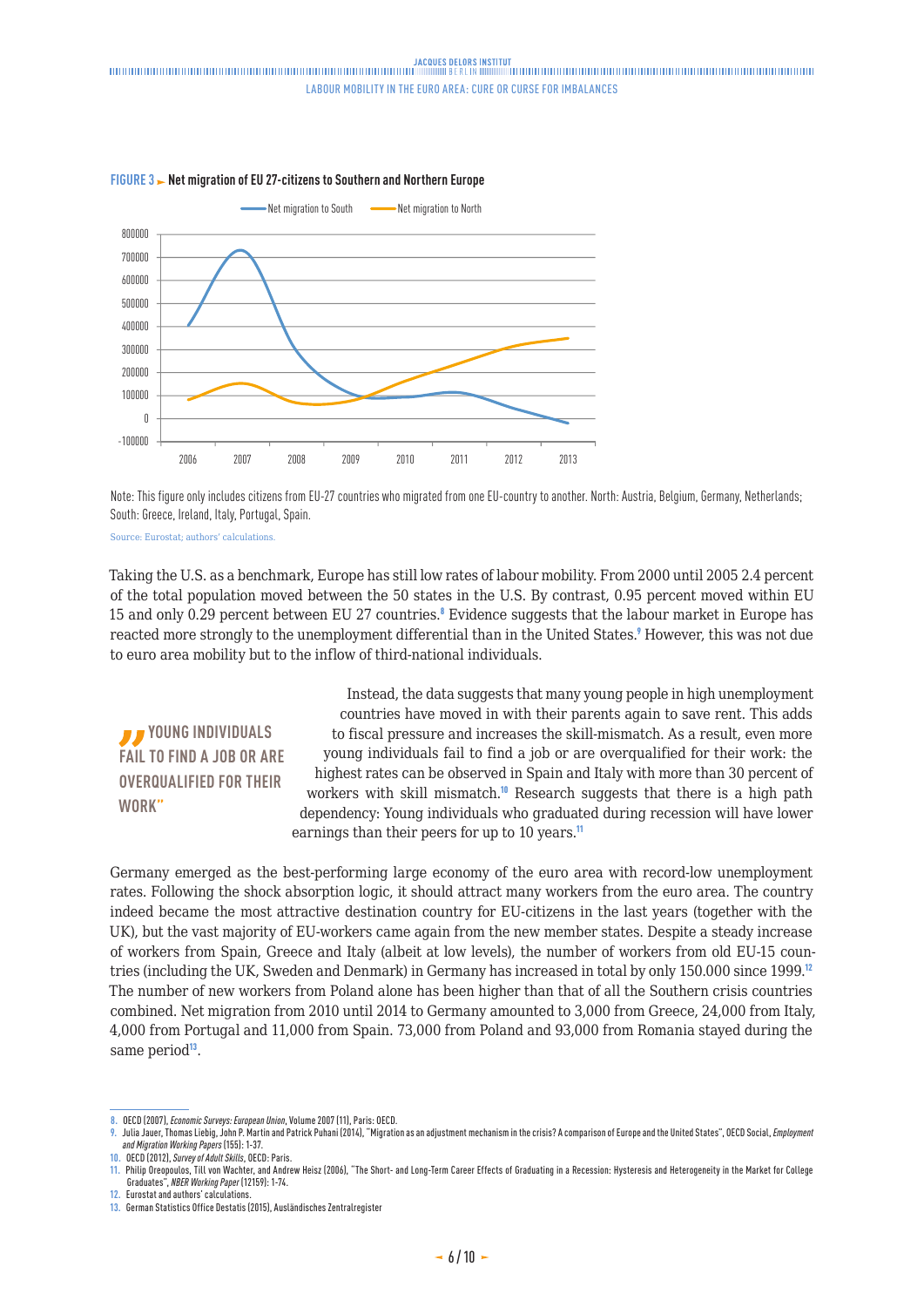#### Labour mobility in the euro area: cure or curse for imbalances

<span id="page-6-0"></span>A look at the main migration flows within the entire EU suggests different motives between intra-euro area migration and the work migration within the entire union. The by far largest migration flows run from the East to the West and reflect a major wage differential between the older member states (EU15) and the newer member states following the three Eastern enlargements (EU13). Within the euro area, wage differentials are, albeit not to neglect, much smaller.

*T* THE POSITIVE EFFECTS **OF LABOUR MOBILITY TRUMPED THE NEGATIVE ONES"**

By contrast, the major differences in unemployment rates did not lead to migration flows comparable in scale to the East-West dynamics. This suggests that in the Single Market wage differentials can be a more powerful trigger than high levels of unemployment. Unemployment was the main driver for migration within the euro area, but this labour mobility did not reduce imbalances to a degree that could be considered an important shock absorber. Overall, the data suggest that labour mobility was more cure than curse: the positive effects were stronger in the aftermath of the crisis. Yet, labour mobility was still too low.

### 2. Three policy strategies for higher and more efficient labour mobility

Unemployment is a slowly moving indicator and labour mobility may increase in the future. Yet the evidence so far suggests that the Blanchard effect is more relevant than the Krugman effect. The euro area would have profited from more labour mobility to reduce imbalances. Specialisation may be a stronger driving force during an upswing. In any case, labour mobility was not high enough to act as a shock absorber. What should policy-makers do? In the absence of fiscal transfers or other redistributive mechanisms between the countries of the Eurozone we argue that higher labour mobility would only be beneficial. There are **three policy strategies**.

**First, facilitate more flexible work conditions.** Many jobs do not require individuals to move physically or permanently. They can be done from home or any workplace. Commuting and working in different places has become easier and cheaper. By contrast, moving around for work between countries is much more costly. Physical labour mobility might be the less efficient solution to unemployment differentials. Policies should focus on infrastructure investment that facilitates a mobile workforce to roam around freely without moving homes. The digital revolution transforms many jobs into individual tasks which are assigned to self-employed freelancers who work remotely. This mobility-replacing element of digitalization can be harnessed by infrastructure investment, for example in broadband connections, as envisaged in the Juncker Plan.

Facilitating more flexible work arrangements without moving around may a smart solution. The question is whether this will be enough. Many jobs, in particular in the still growing service sector, require individuals to be there physically and permanently. This means that facilitating work arrangements without moving workers can only be part of the solution towards a better functioning European Labour Market. Tackling administrative, institutional and linguistic barriers towards mobility should thus be high on the agenda.

Of the top three reasons of EU-citizens not to take up work in another member state, "language barriers" and "cultural reasons/family reasons" are continually cited in the regular Eurobarometer surveys on the Single Market. While language is usually cited as the highest barrier to movement, the increasing numbers of EU-citizens with a professional command of English, especially among young cohorts, is promising. English has become the de-facto lingua franca of the EU. More than 90 percent of all young individuals in secondary education learn study it (Eurostat). It will be easier for younger cohorts to work in an international context, but national languages will remain important.

In addition, institutional constraints keep people at home: degree recognition or regulated professions pose a problem. The question of the portability of social security entitlements, especially pension rights and social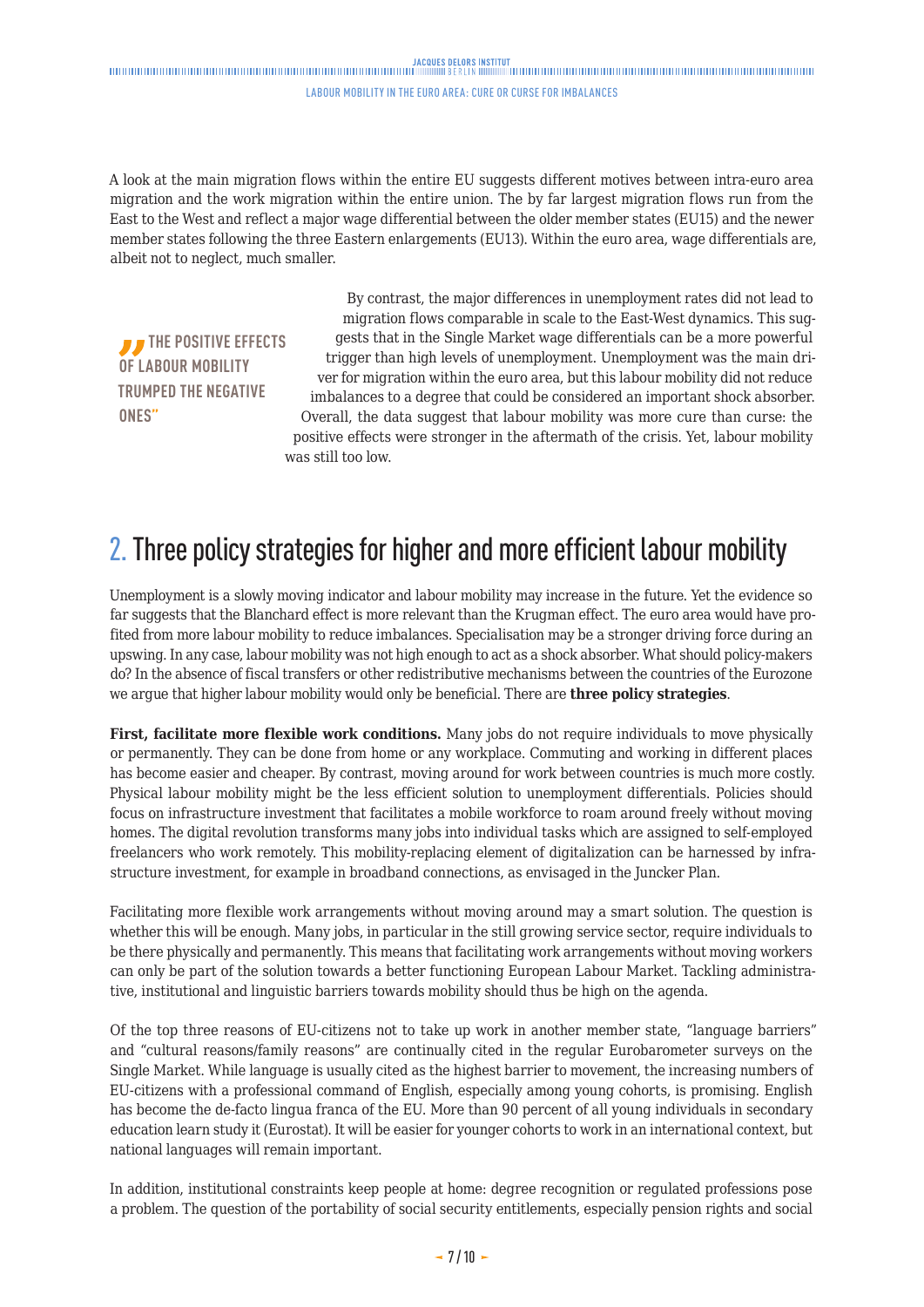#### JACOUES DELORS INSTITUT<br>- DININGHANDING DININGHANDING DININGHANDING DININGHANDING DININGHANDING DININGHANDING DININGHANDING DININGHANDING DININGHANDING DININGHANDING DININGHANDING DININGHANDING DININGHANDING DININGHANDING Labour mobility in the euro area: cure or curse for imbalances

insurance entitlements has still not been solved. Despite recent decisions to extend the portability of supplementary pension rights, there are still many questions attached to the issue of portability, not only regulatory but also political ones. The different pension and retirements schemes across the EU are diverse, there are huge differences for example concerning the effective retirement ages in many EU countries and the taxation of portable pensions also remains a regulatory challenge.

Social security entitlements, especially child allowances, have become a controversial topic: the indexation of child allowances according to the country of origin and the curbing of in-work benefits are the controversial centrepiece of the British renegotiation efforts in wake of the British referendum on further EU-membership in the summer of 2016. Nevertheless, more coordination on the systems of social security is needed.

*MORE REGULATED* **PROFESSIONS SHOULD GET THEIR CERTIFICATES AND DEGREES RECOGNIZED"**

One example is the duration of unemployment benefits of the country of origin for an EU-citizen who is looking for a job in another EU-country. Currently ranging from three to six months of stay in another EU-country they should be harmonised at six months. Three months is certainly not enough to get acquainted with a new country´s language, administrative and employment systems. Concerning the recognition of qualification, more regulated professions should get their certificates and degrees automatically recognized so that workers from other EU-countries do not have to enter bureaucratic

fights over the recognition of their qualifications anymore.

National public policy is also in desperate need for a new narrative when it comes to the growing resentment towards working migrants in many member states. Instead of abusing migrant workers in a debate about alleged welfare tourism the focus of the discourse should be on the facts such as that EU-citizens in another country have a 3.5 percent higher employment rate across the union than native residents $<sup>14</sup>$ .</sup>

**Second, work towards a true European labour market.** One way would be to expand existing European networks such as EURES, which could one day become a European employment agency. A better performance of EURES could be brought about by increasing its budget and outreach activities. Until today only 15 percent of Europeans have heard of this network and how it can match supply and demand for jobs in the EEA. By exchanging job offers and building up European databases national agencies could become brokers for job-seekers in the entire union. Your first EURES Job which was launched by the EU-Commission in 2012 combines the network of EURES and national partner agencies to create a service for young unemployed Europeans (18-35) who want to look for work abroad.<sup>15</sup> The service does not only include remuneration for travelling costs but it does offer assistance in the interviewing process with potential employers. The employers get access to a large pool of applicants which can help them to fill vacancies. Still, too few individuals participate each year.

Thus, assistance and increased cooperation will probably not be enough to address the persistent high unemployment, especially of young people, in the EU. Since there is no genuine European labour market yet, European programs investing in training and education for young people in another European country combined with employment in a company and financial support by the EU are promising.

This idea is taken up by Erasmus Pro<sup>16</sup>. The initiative combines mobility with the prospect of vocational training as an apprentice and a future employment option. Erasmus Pro aims to support up to 200,000 young individuals each year to gain a professional qualification in a different European country by 2020. National governments, employers, and the EU shoulder the costs of selecting, preparing, and training them. Successful graduates have not only acquired a professional qualification but also additional language skills and can either seek work in their new place of residence or return with new qualifications to their home country. The initi-

**<sup>14.</sup>** David Rinaldi, "[A New Start for Social Europe"](http://www.delorsinstitute.eu/011-22396-A-new-start-for-Social-Europe.html), with a foreword by Jacques Delors, preface by Nicolas Schmidt and contribution by Marianne Thyssen, *Studies & Reports No. 108*, Jacques Delors Institute, February 2016.

**<sup>15.</sup>** "Your first EURES Job", Project Homepage:<http://www.yourfirsteuresjob.eu/en/home>

<sup>16.</sup> Jacques Delors, Henrik Enderlein, Pascal Lamy, Enrico Letta, François Villeroy de Galhau, António Vitorino, Jean-Michel Baer and Sofia Fernandes, "Erasmus Pro: for a million .young European [apprentices' by 2020](http://www.delorsinstitute.eu/011-21235-Erasmus-Pro-for-a-million-young-European-apprentices-by-2020.html)", *Tribune*, Jacques Delors Institute, May 2015.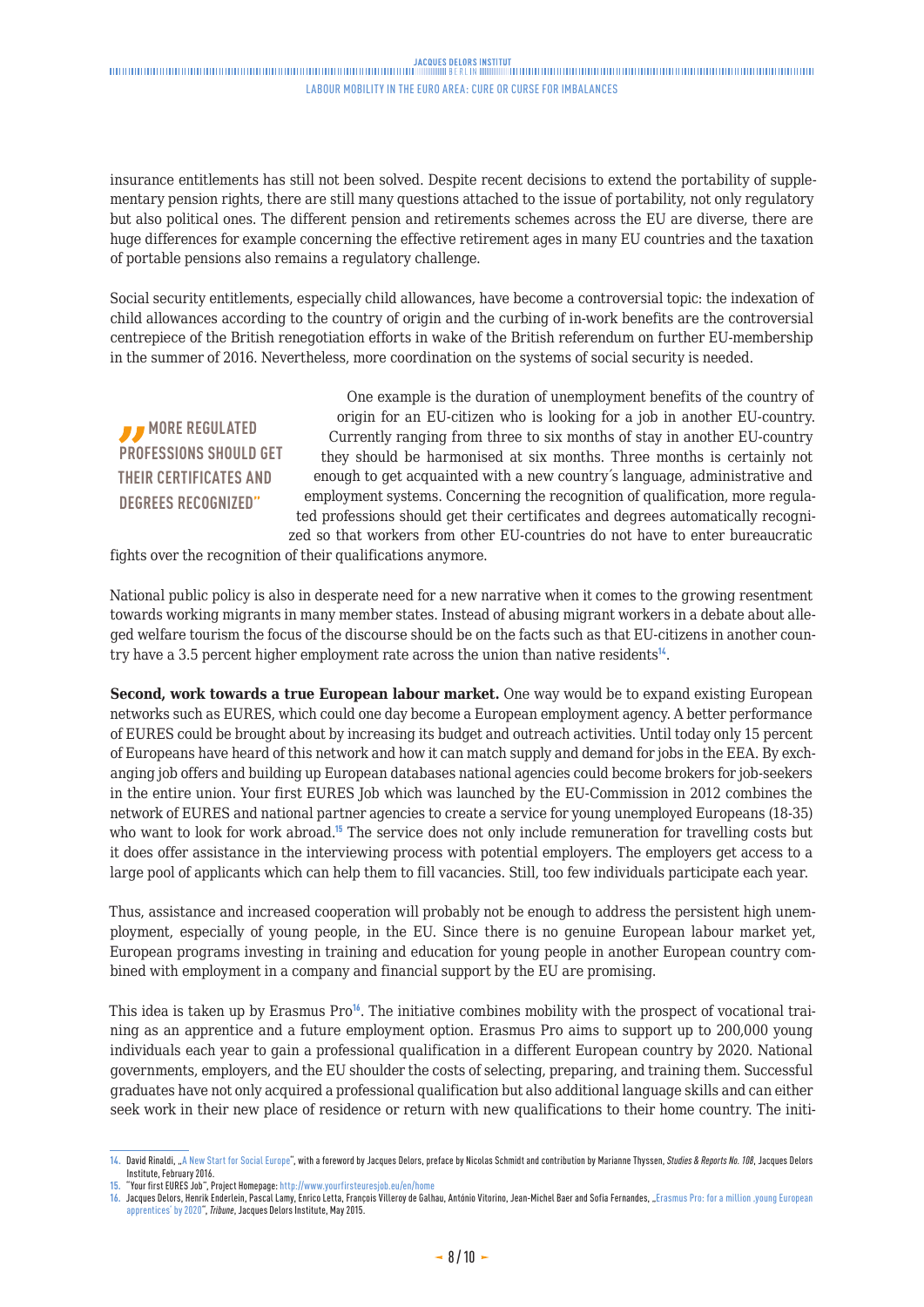### <span id="page-8-0"></span>

#### Labour mobility in the euro area: cure or curse for imbalances

ative solves at least three problems at once: it reduces pressure on countries with high youth unemployment, it offers a larger pool of applicants, and it provides additional language training (and cultural know-how) and thereby helps to create a European labour market.

**Third, complement labour mobility with additional schock absorbers.** Lastly, policy measures which are complementary to labour mobility should be part of every policy mix for an enhanced European labour market. Different suggestions are already on the table and the advantages and disadvantages are well understood.<sup>17</sup> All of them feature elements of a cyclical adjustment mechanism after an asymmetric shock in a currency union. A cyclical adjustment mechanism based on indicators such as the output gap could help to protect countries against asymmetric shocks and distribute the cost more evenly. Moral hazard would be addressed by making access to the scheme conditional upon previous reforms. Depending on the model chosen a change of European Treaties might be needed to implement such a scheme.

A European cyclical adjustment mechanism can be seen as a tool to mitigate imbalances. By transferring money from regions and countries with high employment and growth to those with high unemployment after an asymmetric shock, the mechanism stabilizes aggregate demand in a downturn. This can help for example lower skilled people keep their work at home.<sup>18</sup> While there could be a potential negative impact on mobility, the figures for example from Spain since the crisis show that especially low-skilled people are not very likely to move anyway.

### **CONCLUSION**

The euro area has to address its inherent instability. In times of low growth, the data suggest that labour mobility is rather a cure than a curse. However, its potential for the citizens of the currency area is not fully exploited yet. For labour mobility to play a role in the stabilization of the euro area against future asymmetric shocks much more policy action is needed. This is true for the national as well as the European level. The sudden influx of refugees from crisis-ridden regions around the world requires both political attention and resources. Their integration into the labour market has become the new priority. Nevertheless, helping them to settle in and working towards increasing labour mobility in the EU can be complementary goals.

In this paper, we have discussed three complementary strategies. We should work on all three ends: First, we need to facilitate more flexible working conditions and invest more in infrastructure that facilitates a mobile workforce without permanent residence changes. Second, we need to work towards a true European labour market. Proposals are already on the table. Third, we need complementary policies such as a permanent adjustment mechanism to cushion asymmetric shocks that lead to high unemployment. In the wake of the Great Recession, increasing labour mobility has the potential to lower unemployment and stabilize the euro area.

**<sup>17.</sup>** Among them Bertelsmann Stiftung (ed.) (2014), A European Unemployment Benefit Scheme, Gütersloh: Verlag Bertelsmann Stiftung; Miroslav Beblavý and Ilaria Maselli (2015), "An Unemployment Insurance Scheme for the Euro Area", CEPS Special Report No. 98, pp. 1-74; Grégory Claeys, Zsolt Darvas, and Gunram B. Wolff (2014), "Benefits and Drawbacks of European Unemployment<br>Insurance", *Bruegel Policy Brief 2*014 *100*, Jacques Delors Institute, pp. 1-97.

**<sup>18.</sup>** Laszlo Andor, Fair Mobility in Europe, Social Europe Occasional Paper January 2015, Berlin: Friedrich Ebert Stiftung